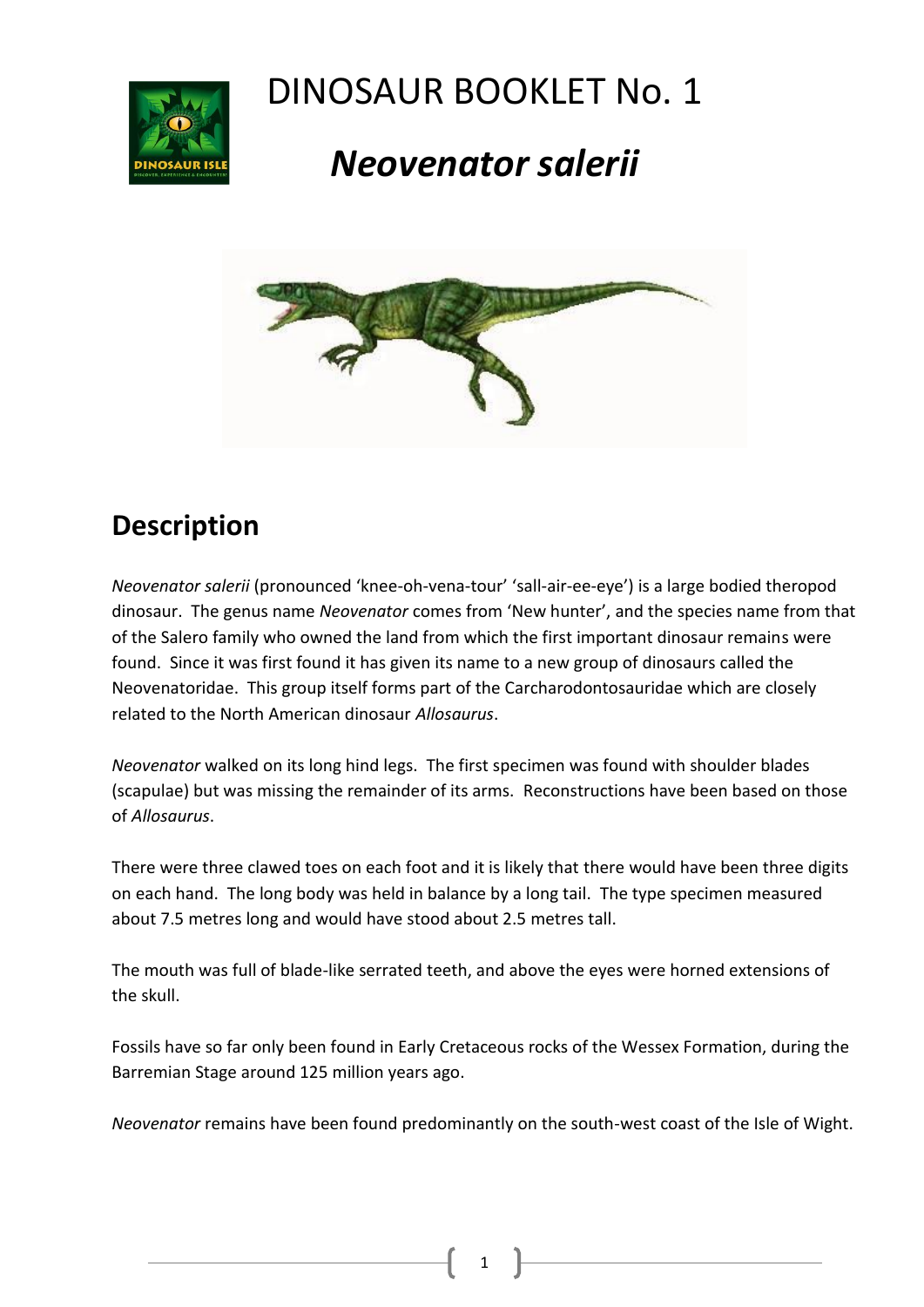### **Discovery**

The story of the theropod dinosaur that was later to be named as *Neovenator salerii* began on an Isle of Wight beach during the summer of 1978. The subsequent complex history of the discovery of further fossils by a number of individuals, and the interpretation of it as a new dinosaur led to a watershed in the study and conservation of Island dinosaurs.

Storms are not unusual during English summers, and one such stormy night in the summer of 1978 led to a cliff fall in Brighstone Bay on the Isle of Wight. Thus was revealed the first of a number of dinosaur bones on the foreshore amongst a pile of silt, mud and other rock. A family on holiday (the Henwoods) borrowed some tools and dug out some fossil bones from the beach debris. A geology student (David Richards) dug out further remains over the next few weeks, and the material was reported to the Museum of Isle of Wight Geology (MIWG) and the Natural History Museum, London (NHM).

Most of the bones were taken to the Natural History Museum, and it was discovered that they came from two different types of dinosaur. Dr Alan Charig of the NHM identified one of the sets of bones as coming from an ornithopod dinosaur now called *Mantellisaurus atherfieldensis*, but the remainder came from an unknown saurischian dinosaur of a type called a theropod ('beast foot').

The theropod bones in the NHM (some vertebrae and parts of the pelvis) were given the catalogue numbers BMNH R10001.

In the early 1980's MIWG staff went back to the site to recover more of the *Iguanodon*, and once on site discovered a caudal (tail) vertebra from the theropod. This was given the number MIWG.6348. Local collectors Keith and Jenny Simmonds joined the staff and returned to the site where more of the theropod was unearthed. This included parts of the skull, many vertebrae, ribs, chevrons, gastralia, the left coracoids and scapula, and a number of bones from the legs.

Mark Lumber then found the right femur, Gabi Hulman found parts of the left foot, and more of that foot were later collected by Rob and Tess George.

In 1985 Steve Hutt, Martin Munt and Robin Reid found two more vertebrae half a kilometre along the coast from the original site. These became part of the MIWG collection and were catalogued MIWG.5470 (they were also later found to be from another *Neovenator*).

During 1987 the NHM material (BMNH R10001) was temporarily loaned to the Island for study.

Also during 1987 Jenny Simmonds found more theropod remains (vertebrae and parts of the pelvis). However although it was later revealed to be *Neovenator*, it was from a different individual. These new fossils came into the collections of the Museum of Isle of Wight Geology and were numbered MIWG.6352. Further work led by MIWG staff found a pubis from this dinosaur with an enlarged pubic boot.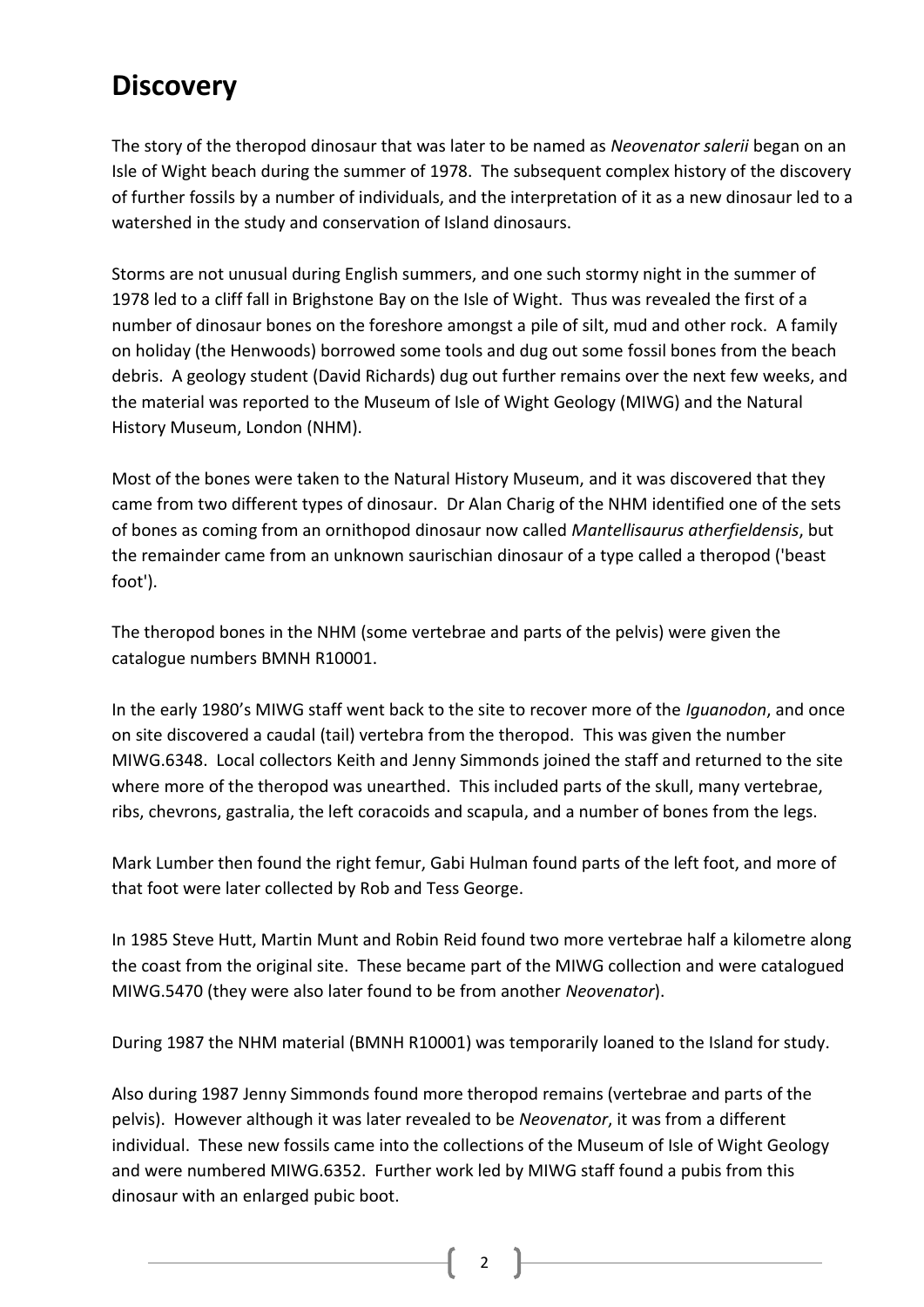In 1990 Steve Hutt, curator at the MIWG published an early brief description in the Proceedings of the Isle of Wight Natural History and Archaeological Society along with Keith Simmonds and Gabi Hulman. At this stage it was still an unidentified theropod.

By 1996 it was obvious that the Island had a new dinosaur and its name *Neovenator salerii* was announced in a research paper by Steve Hutt, Dave Martill and Mike Barker. The research into the dinosaur was also submitted by Steve Hutt for an unpublished MPhil dissertation in 1999. Steve gave it the name Neovenator salerii ('Neovenator' = new hunter, 'salerii' comes from the name of the Salero family who owned the land the first Neovenator remains came from).

Further fossils still continued to be found. David Cooper had found a caudal vertebra and in 1998 Steve Hutt and Penny Newbery found the left femur and right tibia.

Nick Oliver found further remains of another individual close to the original site. The fragmentary bones include possible sections from a jaw, parts of cervical vertebrae, pieces of ischium and limb sections. These were catalogued as IWCMS 2002.186.

Enough remains of the 1978 dinosaur, along with the fossils from the same animal held by the NHM in London, were preserved to warrant the identification of this dinosaur as a new genus and species. It is estimated that around 70% of the bones have been found so far. It can sometimes be the case that an organism (previously unknown to science) is given the name of its finder, however in this case with so many people involved it was decided to name it after the owner of the land the first specimens fell from.



The specimen known as MIWG.6348 became the type specimen (or holotype). Much of it is on display at Dinosaur Isle in a large case. Some of the material is mounted as a reconstructed skeleton, while fossils that are too fragile to mount lie on sand in the base of the case.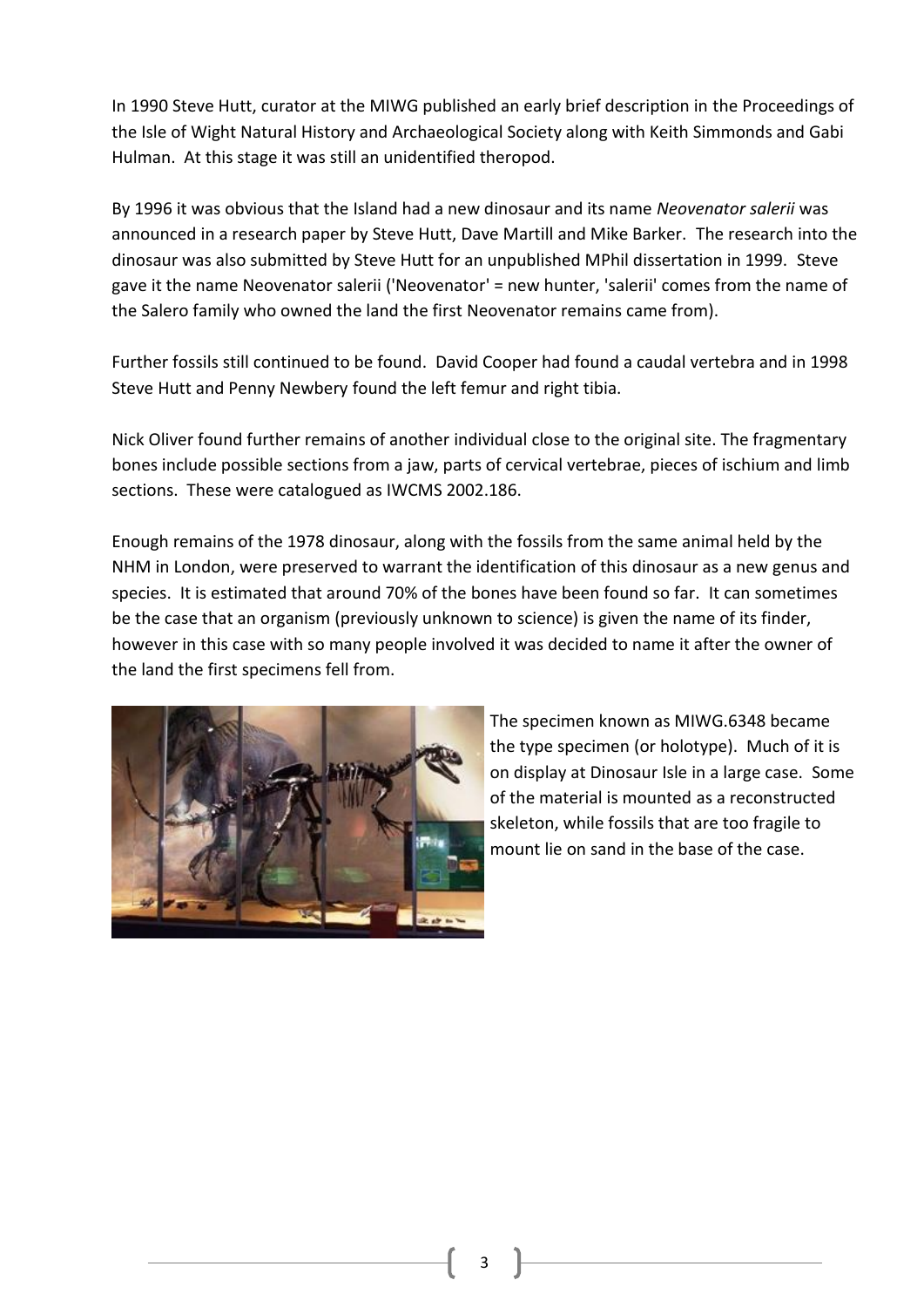### **Fossils**



The fossils from the type specimen (holotype), and some of the later remains, were found within an area that has since been interpreted as from a large flood event that washed in trees and other plant material. The bones from *Neovenator* were mixed up with another dinosaur *Mantellisaurus atherfieldensis* that was probably washed in during the flood. Bones from both of the dinosaurs were preserved in a siltstone matrix, and have a considerable amount of iron sulphide in them. Remarkably both the holotype of *Neovenator* and the fossil bones of the *Mantellisaurus* show a number of pathological problems in the vertebrae and other bones.



Most of the bones from the type specimen (catalogue number MIWG.6348) are both heavy and dark in colour due to the mineralization that followed burial in the ground. Some bones are relatively complete like this caudal vetebra (from the tail); others are missing parts that may have been eroded early on, or where the parts disappeared during cliff falls.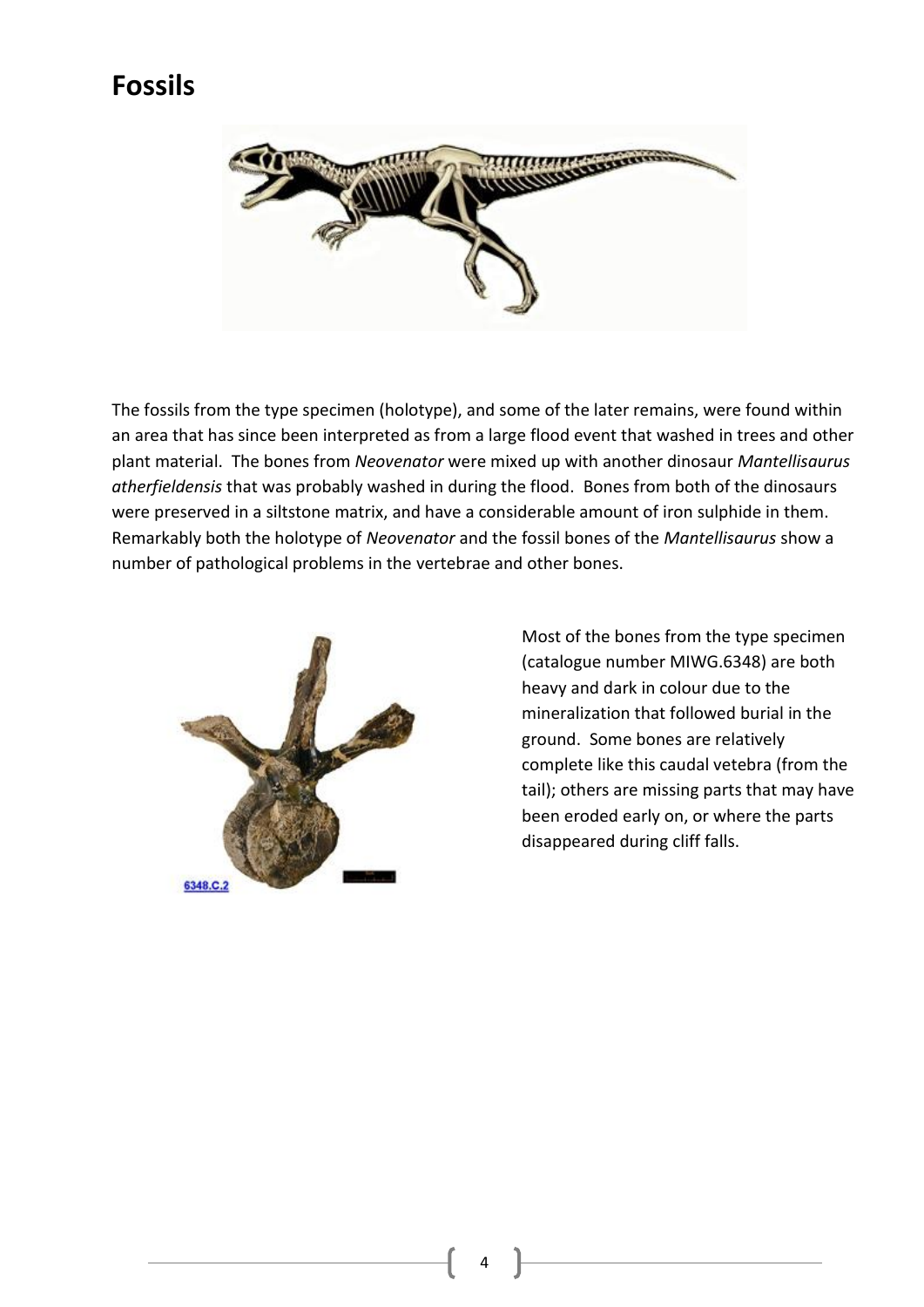

This (almost complete) dorsal vertebra from the type specimen displays the golden brown sheen that is common amongst most of the bones from this animal.

Whilst the preservation of some bones display this particular colour others are black, and a few are grey. This is due to the way the animal was buried - the body lay on a varied ground surface at some stage, and then different minerals were washed through depending on the porosity of the rock surrounding the bones.

Fossil wood tends to turn black in Wealden muds, and bones that are associated with the wood are often found with this black colouration as well. Bones found in grey silt tend to be grey and those in the red floodplain muds tend to be pink in colour and very fragile.

The study of the changes to bones as they become fossils is called taphonomy.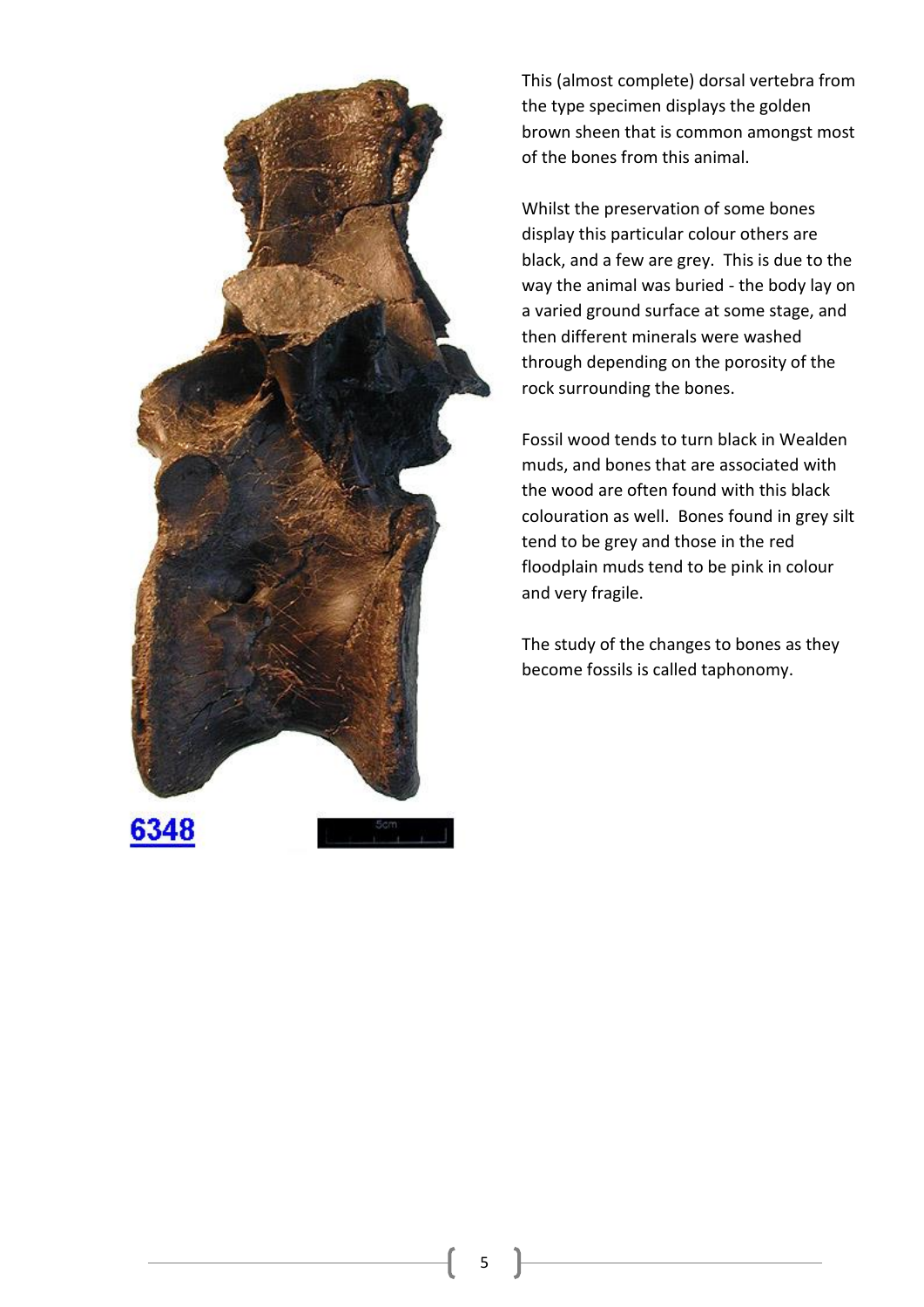

Mixed in with the bones of the type specimen of *Neovenator* were the remains of an Iguanodontid. Both sets of dinosaur remains had bones with pathological problems.

Here on the *Neovenator* is the 21st caudal (tail) vertebra. On the far side can be seen a bulging growth of extra bone that has surrounded one of the lateral processes. The tail had a number of damaged bones, including two that were partially fused



This is one of the vertebrae from the tail of the type specimen. Its elongated form shows that it is from nearer the tip, although there are still a few more to go before the end of the tail is reached.



In this picture are some of the bones from the foot of *Neovenator*. There are long metacarpals, pedal phalanges, two ungual phalanges and a large vertebra.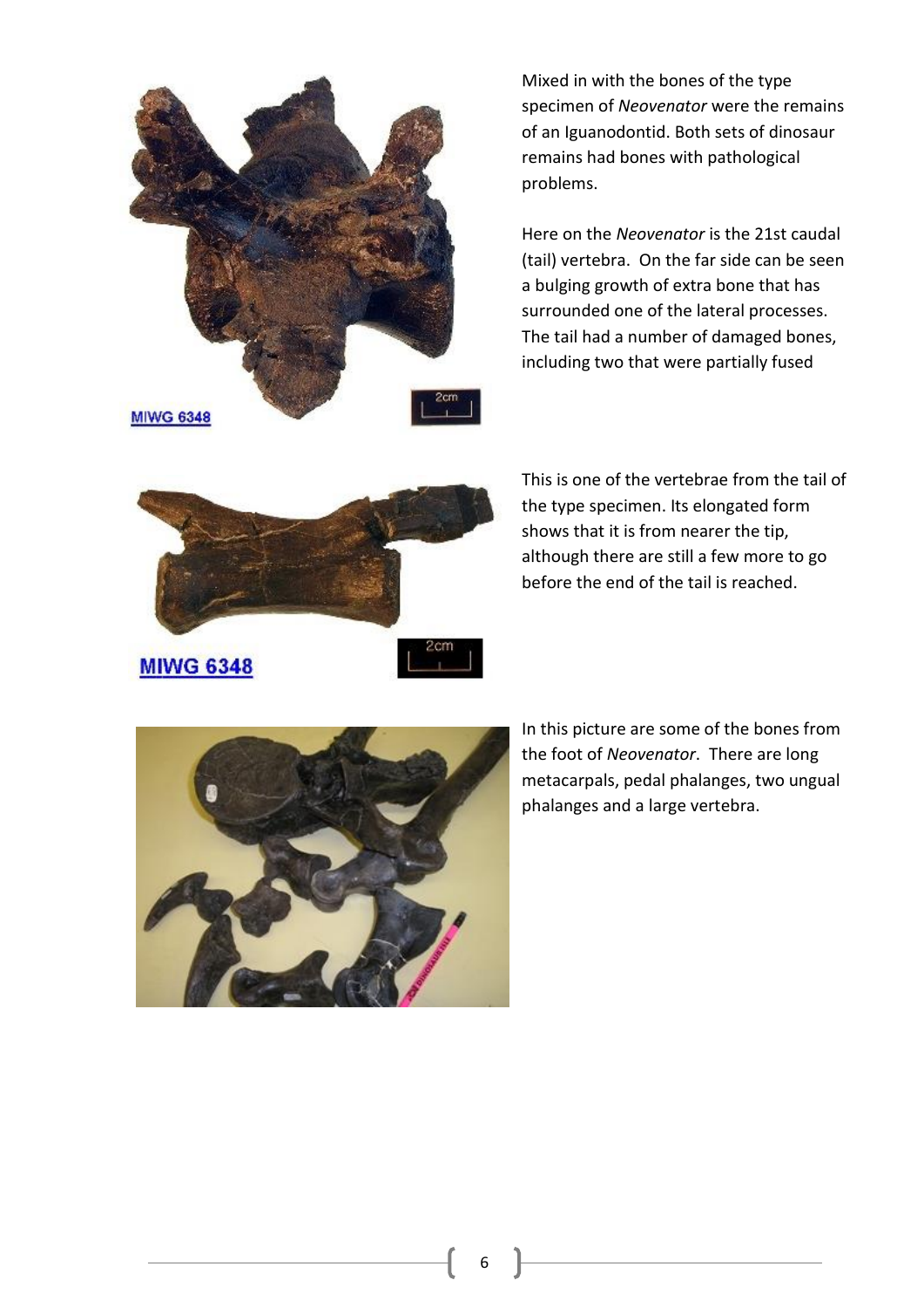### **The Science**

**Systematic palaeontology Dinosauria** Owen, 1842 **Saurischia** Seeley, 1887 **Theropoda** Marsh, 1881 **Tetanurae** Gauthier, 1986 **Avetheropoda** Paul, 1988 **Allosauroidea** Marsh, 1879 **Carcharodontosauridae** Brusatte & Sereno 2008 **Neovenatoridae** Benson, Carrano & Brusatte 2010 **Neovenator** gen. nov. *Neovenator salerii* Hutt et al, 1996

#### **Research**

Although there are a number of bones and teeth in the collection that have been attributed to *Neovenator* those that have been studied the most can be found in just three groups, belonging to individual dinosaurs. These are identified by the catalogue numbers MIWG.6348 (the original material from the 1978 cliff fall), MIWG.5470 (two vertebrae found about half a kilometre away in 1985) and MIWG.6352 (some vertebrae with pelvic material found in 1987).

After the extensive research work on specimen MIWG.6348 by Steve Hutt that resulted in his MPhil thesis, and the naming of *Neovenator salerii* as a distinct new genus and species of dinosaur, there was a period when little research was published.

Mention of *Neovenator* was made in 2001 in the Field Guide - Dinosaurs of the Isle of Wight by Martill and Naish, and then there was a long gap during which an almost-forensic analysis of the bones was carried out.

As a consequence a substantial monograph was finally published in 2008 which provided a detailed description of the osteology (by Stephen Brusatte, Roger Benson and Steve Hutt). Other researchers have been studying the features that may give clues as to its relationship with other dinosaurs (the phylogeny) and this resulted in the publication of two further papers – first in 2008 by Stephen Brusatte and Paul Sereno who placed *Neovenator* within the Carcharodontosauridae, and then in 2010 by Roger Benson, Matthew Carrano and Stephen Brusatte who established a new group for dinosaurs like Neovenator called the Neovenatoridae.

Neovenator is the first allosauroid to be discovered in Europe.

7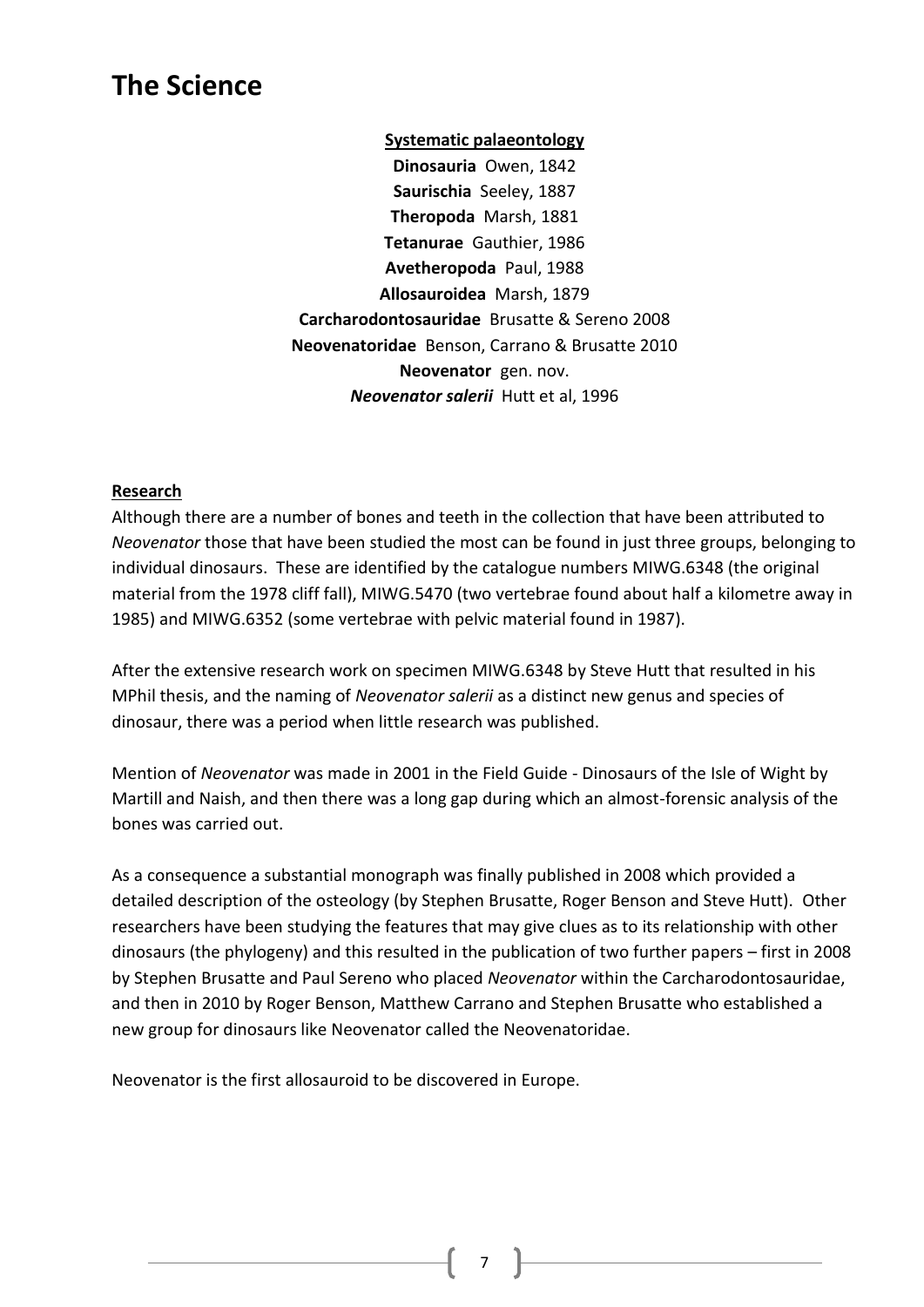#### **References**

Barker, C.T., Naish, D., Newham, E., Katsamenis, O.L. & Dyke, G. 2017. Complex neuroanatomy in the rostrum of the Isle of Wight theropod *Neovenator salerii*. Nature/Scientific Reports. June 2017. DOI: 10.1038/s41598-017-03671-3.

Benson, R.B.J., Carrano, M.T. & Brusatte, S.L. 2010. A new clade of archaic large-bodied predatory dinosaurs (Theropoda: Allosauroidea) that survived to the latest Mesozoic. *Naturwissenschaften*. **97**, 71-78.

Brusatte, S.L. & Sereno, P. 2008. Phylogeny of Allosauroidea (Dinosauria: Theropoda): comparitive analysis and resolution. *Journal of Systematic Palaeontology*. **6**, 155-182.

Brusatte, S.L., Benson, R.B.J. & Hutt, S. 2008. The osteology of *Neovenator salerii* (Dinosauria: Theropoda) from the Wealden Group (Barremian) of the Isle of Wight. *Monograph of the Palaeontographical Society*, London. 75pp 45pl (Publ. No. 631, part of Vol. 162 for 2008.

Hutt, S.C. 1999. *Neovenator salerii*: A new theropod dinosaur from the Wealden of the Isle of Wight: its status and significance for Theropod evolution. *A thesis submitted for the award of degree of Master of Philosophy (unpublished).* University of Portsmouth.

Hutt, S., Martill, D.M., & Barker, M.J., 1996. The first European allosaurid dinosaur (Lower Cretaceous, Wealden Group, England). *Neus Jahrbuch fur Geologie und Palaontologie, Monatshefte*. 635-644.

Hutt, S., Simmonds, K. & Hullman, G. 1990. Predatory dinosaurs from the Isle of Wight. *Proceedings of the Isle of Wight Natural History and Archaeological Society*. **9**, 137-146.

Martill, D.M. & Naish, D. 2001. Dinosaurs of the Isle of Wight. *Field Guides to Fossils: Number 10*. Palaeontological Association. p258-269.

Naish, D. 2011. Theropod dinosaurs. In Batten (ed.). English Wealden fossils. *Field Guides to Fossils: Number 14.* Palaeontological Association. p544-548.

### **Some facts and figures**

#### **Size**

Measurements of the type specimen indicate that it would have been about 7.5 metres long, and 2.5 metres high.

#### **Mass**

Estimated 1,000kg to 2,000kg for a large adult.

8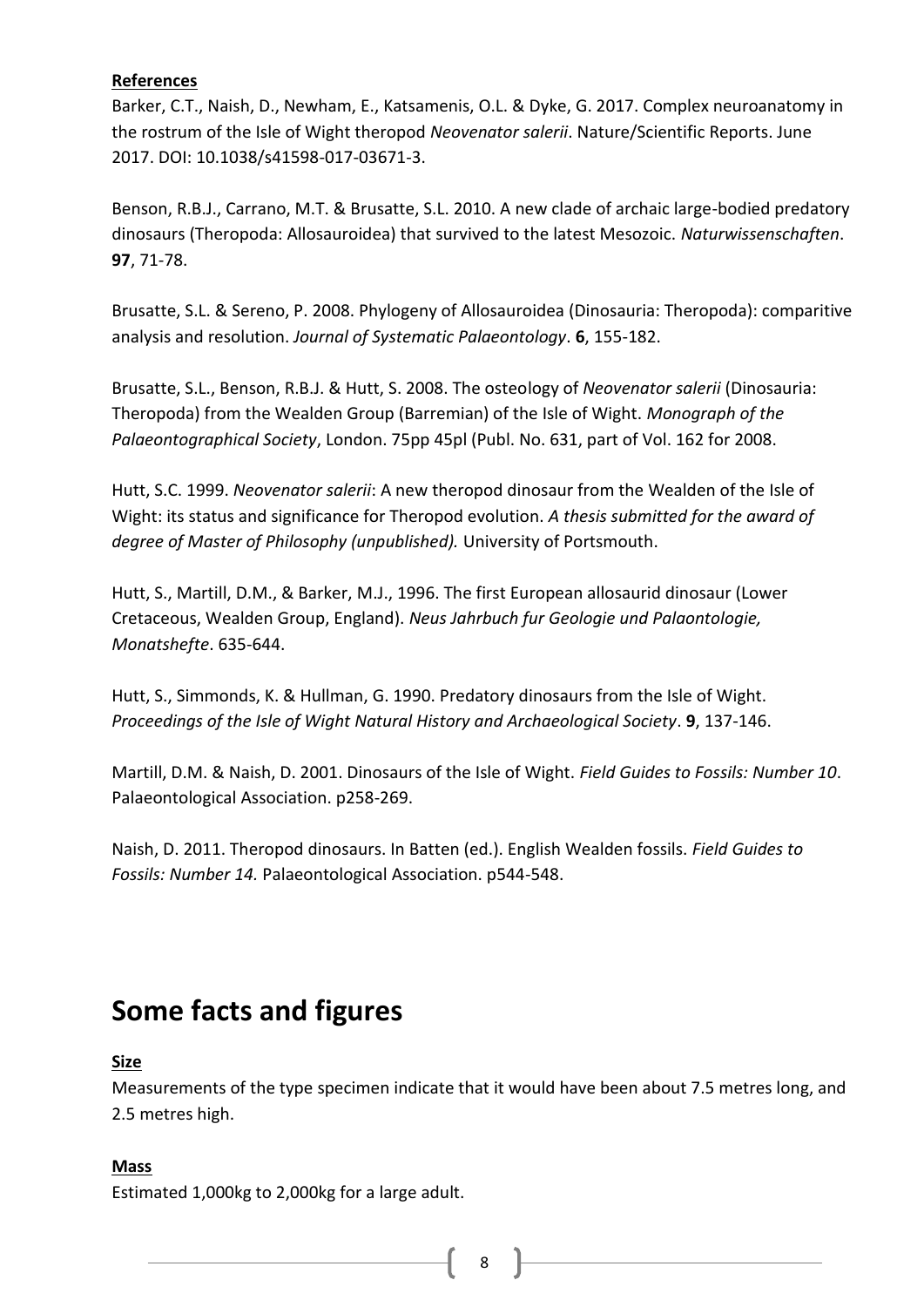#### **Eats**

Meat, possibly other small dinosaurs like Hypsilophodon and young Iguanodon.

#### **How fast could it run?**

Would vary depending on size, age and health; but perhaps up to 20 miles per hour.

#### **The geology and age**

Lower Cretaceous Wealden Group Wessex Formation

The remains of Neovenator have so far only been found in rocks from the Wessex Formation; and the area the fossils are found in is currently dated somewhere between 123 and 125 million years in age.

#### **Where was it found?**

In Brighstone Bay on the south-west coast of the Island. The exact location is being kept secret to protect any further remains that might become exposed.

#### **When was it first found?**

In 1978.

#### **Something different or unusual?**

*Neovenator* is very similar to the North American carnivorous dinosaur *Allosaurus fragilis*.

### **Environment and adaptation**

*Neovenator* remains are found in the soft mudstones of the Wessex Formation, dating from the early Cretaceous around 125 million years ago. These mudstones were deposited during flooding events alongside the banks of meandering rivers, and are stacked within a deep basin comprising muds, silts and sandstones that reach over 500 metres in depth (from rock cores from the Arreton borehole). Within the former rivers are found the fossilized remains of fish, turtle, crocodiles and numerous shells, along with plant material washed in from further upstream. The lack of preserved wood as coal seams indicates that the southern half of the Isle of Wight was not heavily wooded for any appreciable length of time, and this is also supported by the small size of the fossilized root traces that can be seen in the mudstones exposed along the beach and in the cliffs.

The environment would probably have consisted of an open plain, with numerous meandering small rivers - covered in ancient bracken and cycads with small areas of trees. The main wooded areas probably lay further to the north on higher ground that allowed trees to reach old age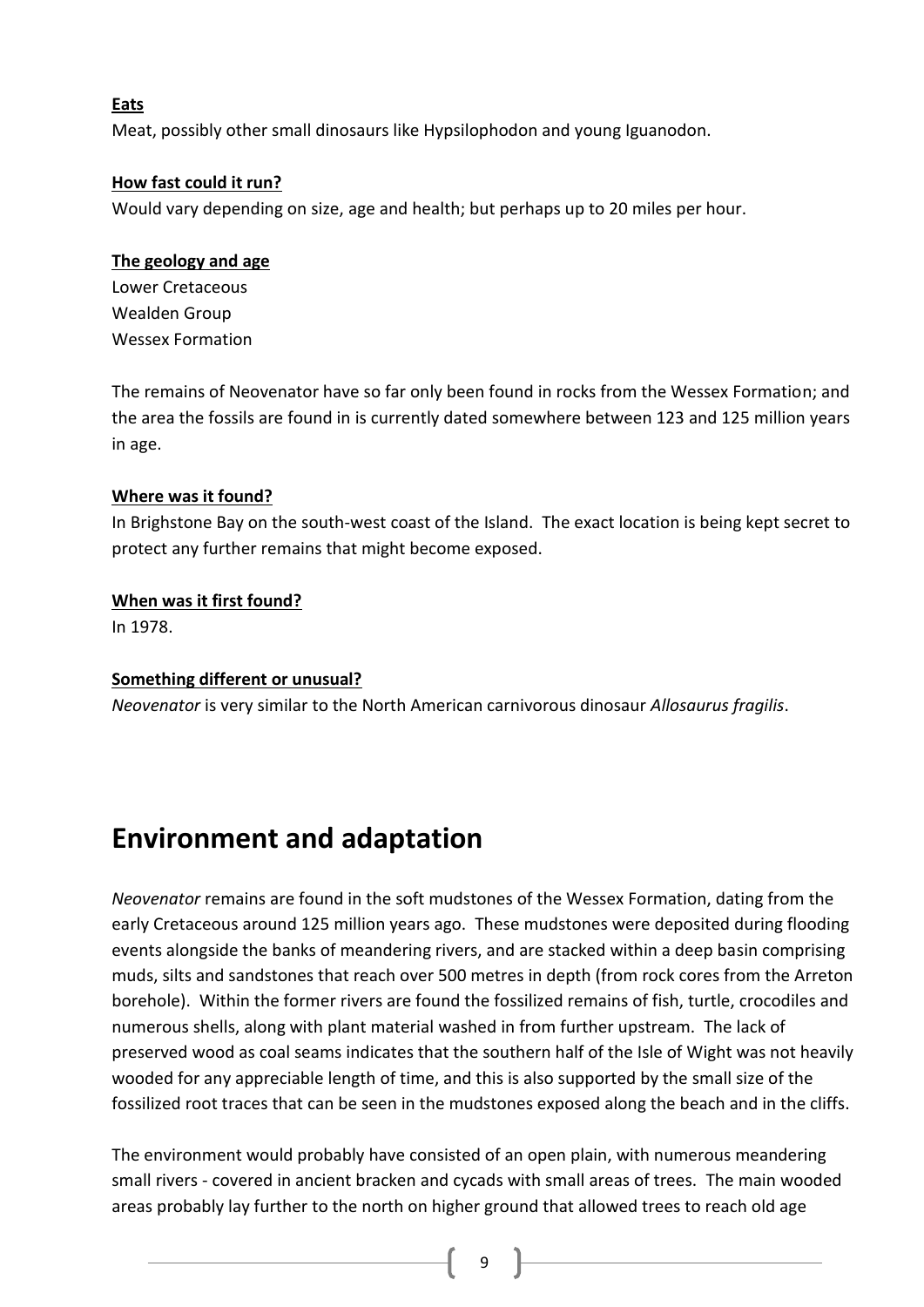rather than be destroyed in the floods or by meandering rivers. The vista would probably have been fairly open making it a difficult ambush environment for a predator, but also one in which prey would have little cover either.

The current thoughts are that juvenile carnivorous dinosaurs like *Neovenator* may have hunted in a different way to adults, and eaten different prey so that they didn't compete. Young animals today often work together, but unlike some mammals who co-ordinate attacks reptiles mainly tend to gather in a frenzy to bring down a large prey.

The build of an adult *Neovenator* is not viewed as that of an endurance pursuit animal, but probably that of an ambush creature or one that fed on carrion when necessary. Juveniles may have robbed nests of eggs or young animals, and may even have fed on insects.

Until we find an area of extensive trackways that record the movements of different *Neovenator* during hunting, migration and feeding – or find a group of fossils preserved together - their social organization will probably remain a mystery and a topic for speculation.

### **The human story**

Finding, collecting, conserving, researching and reporting any important fossil material is a timeconsuming exercise, and in most cases takes many years to complete (if it ever really finishes). During this time it is rare for all of the work to be undertaken just by one person.

In the case of *Neovenator* the history has involved a large number of people, not just as a result of the extended period over which the bones were found but as a result of the subsequent detailed scientific follow-up that still continues as new ideas about its lifestyle and evolutionary links are explored.

Every one of these people will have personal memories, but like many great finds they are rarely recorded unless they can be published. Tales of cold weather, of digging in pouring rain or the excitement of a new bone appearing in the mud are all part of the experience of being involved in finding a new dinosaur like *Neovenator*.

The story of *Neovenator* also marked a turning point in the way that Isle of Wight dinosaur remains were treated. Prior to the 1970's many finds were lost to the Island as researchers took them to mainland Universities and museums. The first *Neovenator* remains are mainly held on the Island, but some were taken to a London museum. Greater public awareness of the importance of the Isle of Wight's fossils (including its dinosaurs) has meant that since that time many of the new finds are now retained on the Island.